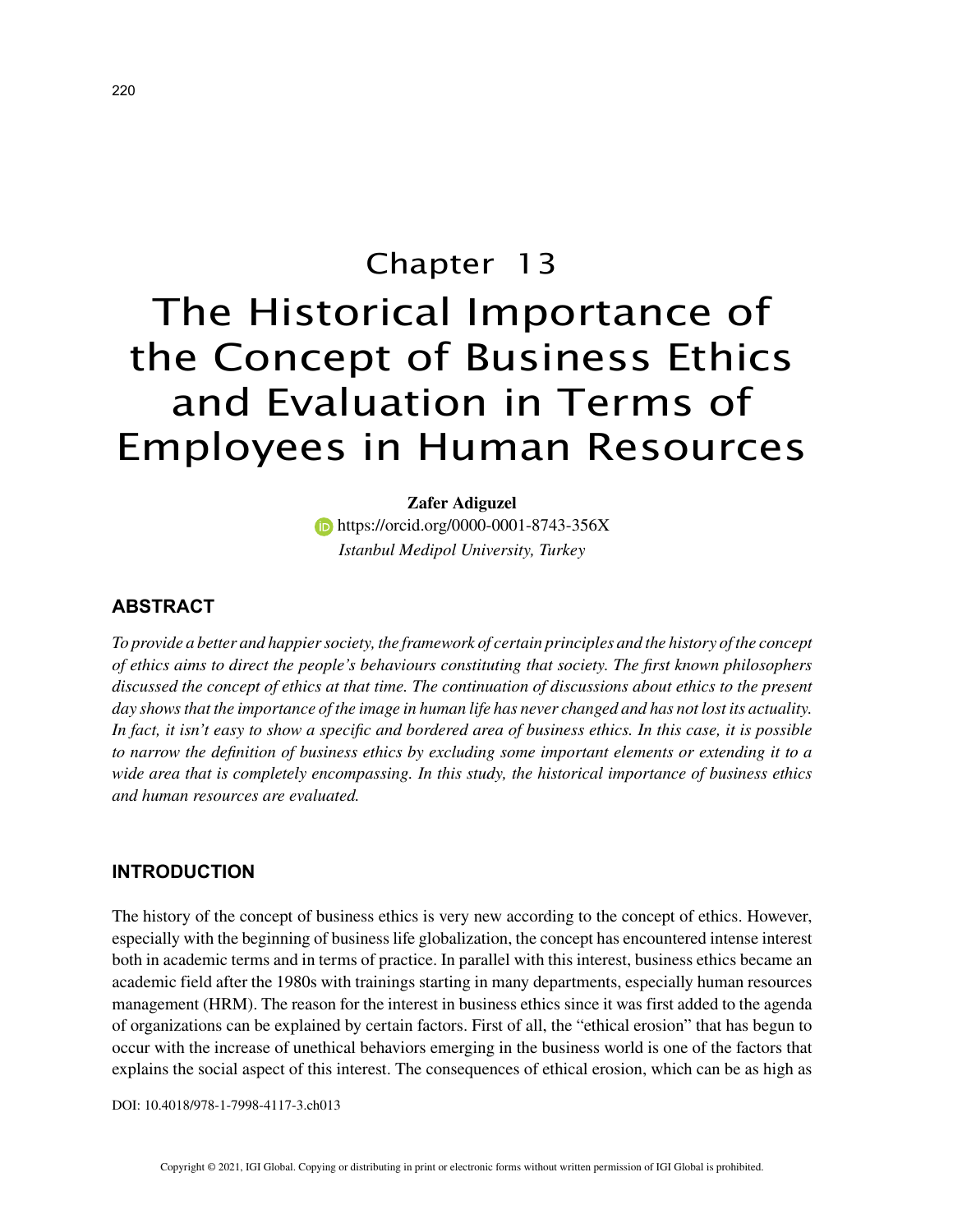#### *The Historical Importance of the Concept of Business Ethics and Evaluation*

endangering public life, increases the community's awareness of organizational activities. Awareness in this direction strengthens the likelihood that organizations that do not operate in accordance with business ethics will face sanctioning by the community. However, the idea that organizations that continue their activities within the framework of business ethics will be successful in the long term and that this idea is supported by academic studies keeps the concept on the agenda of the organizations.

Business ethics is a collection of principles and rules based on beliefs about what is "right", what is "wrong", what is "good", and what is "bad" in relation to organizational behavior. When the concepts of business ethics and social responsibility are compared to each other, it can be said that business ethics briefly expresses intra-organizational discipline. When it comes to business ethics, the good-bad, rightwrong, and justified-unfair practices related to business life are examined. The tools used in the study of ethics are a set of principles, rules, values, and ideas about what to do. Developments in the business world are increasingly bringing organizations' activities in alignment with the principles of business ethics, ensuring that these activities become more necessity than choice. For this purpose, these principles, a guide in the execution of organizational activities, should be applied for all activities. In this context, the principles of business ethics provide an important framework for organizations that want to carry out HRM effectively, as in other organizational functions. Organizations wishing to conduct HRM in line with ethical principles should benefit from the guidance of ethical principles in determining all policies and strategies related to human resources and in making decisions and reflecting these decisions within activities. This is the only way that organizations will be able to gain long-term advantages especially as a result of motivating human resources with ethical practices. In the end, positive employee behavior within the organization will be strengthened and this motivation will improve employee performances.

Business ethics represents the corporate or organizational ethics of a business organization. Since the organization's culture has made the business organization a cultural unit, the business organization also becomes an ethical whole. In other words, as well as individual ethical tendencies and philosophies, the working ethics, and professional ethics of the individuals working in the business are influenced; as well, the business has a unique ethical tendency and philosophy. However, professional and operational ethics are not completely independent areas. Organizations that institutionalize the principles of business ethics and reflect these ethics within their activities will be able to maintain positive organizational imagery in front of the public. Therefore, organizational life continuity and success will be supported. Thus, as with other functions, the performance of organizations that can effectively manage the relationship between HRM and business ethics can be expected to improve in the long term. Additionally, as a result of efforts to develop a framework for business ethics practices in HRM, business ethics practices in HRM will make a meaningful contribution to the literature. Therefore, the situation is presented in a realistic way from the point of reflection of the subject theoretically discussed in the study, and thus, by addressing the historical importance of the concept of ethics, it is aimed to make a meaningful contribution to the practices of business ethics in HRM.

#### **DEFINITION OF ETHICS**

There is no clarity on the definition of ethics in dictionaries: The science of honor is defined as the whole of ethics, morality, behaviors that must be followed or avoided among various professional branches. Ethics from Latin ethics and Greek ethikos are related to character and can be referred to as behavioral science, and different perspectives of different scientists lead to different definitions of ethics. When